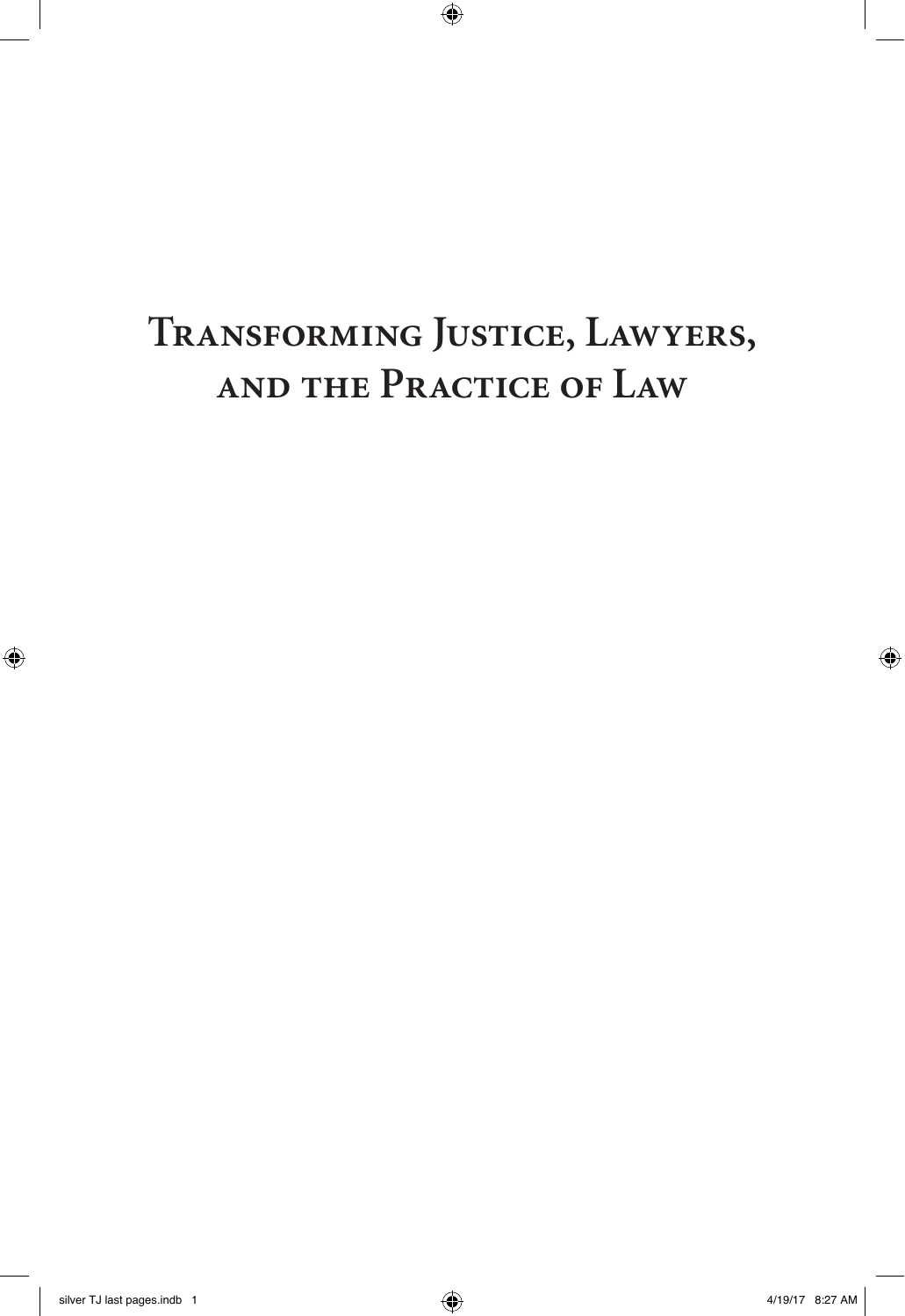#### **Praise for** *Transforming Justice, Lawyers, and the Practice of Law* **by Marjorie A. Silver**

This timely book provides a diagnosis and prescription for many of the foundational ills that are defacing our justice system, and sapping the joy and meaning in law practice. This collection of creative essays correctly describes the need for a transformation—more than a mere reform—of the laws themselves, of the way lawyers are trained, and of the way they practice their profession. A transformed justice system will emphasize healing broken relationships and drawing people together in compassion and peace, rather than sharpening adversarial processes to declare winners and losers. The contributors to the book are a broad range of dedicated innovators. Most of the contributors are not theoreticians but are, rather, people who are actually working to transform the system, having already done deep work—meditation and other contemplative practices—in order to awaken and deepen their own capacity for love, empathy, and compassion. What emerges from these inspiring essays is a vision of law committed to deepening social justice, building a society which is loving and compassionate. They proceed from the recognition that the inner transformation of lawyers, beginning when they are students in law school, is an essential element in transforming law.

#### — **Charles Halpern**, *Founder, Berkeley Initiative for Mindfulness in Law.*

Marjorie Silver notes in her introduction that I (among a number of others) am not a fan of the vocabulary of spirituality. Still, digging down to the actual substance, I am *definitely* a fan of the book itself. In *Transforming Justice, Lawyers, and the Practice of Law*, the dig is well worth it. I congratulate Professor Silver and the fifteen other authors for their dedication and their meaningful contributions. Justice reform will surely be moved along by writings about the Georgia Justice Project and its treatment of clients, by chapters on restorative justice, collaborative law, problem-solving courts, community lawyering, a less antagonistic legal education, and much more.

> — **David B. Wexler**, *Professor of Law and Director, International Network on Therapeutic Jurisprudence, University of Puerto Rico; Distinguished Research Professor of Law Emeritus, James E. Rogers College of Law, University of Arizona.*

Marjorie Silver and the other fifteen contributing authors in this timely book are part of an exciting, dynamic, and growing movement away from a dualistic legal system in which there are only winners and losers. The essays in this volume capture a sampling of the myriad ways that lawyers, judges and others, infused by a commitment to social justice and moved by a belief in the interconnectedness of all beings, use their talents and expertise to move us towards a better, more caring, more sustainable world. They show us the many paths that lawyers can take for soul-enhancing and meaningful careers.

> — **J. Kim Wright**, *author of* Lawyers As Peacemakers: Practicing Holistic, Problem-Solving Law *and* Lawyers As Changemakers: The Global Integrative Law Movement.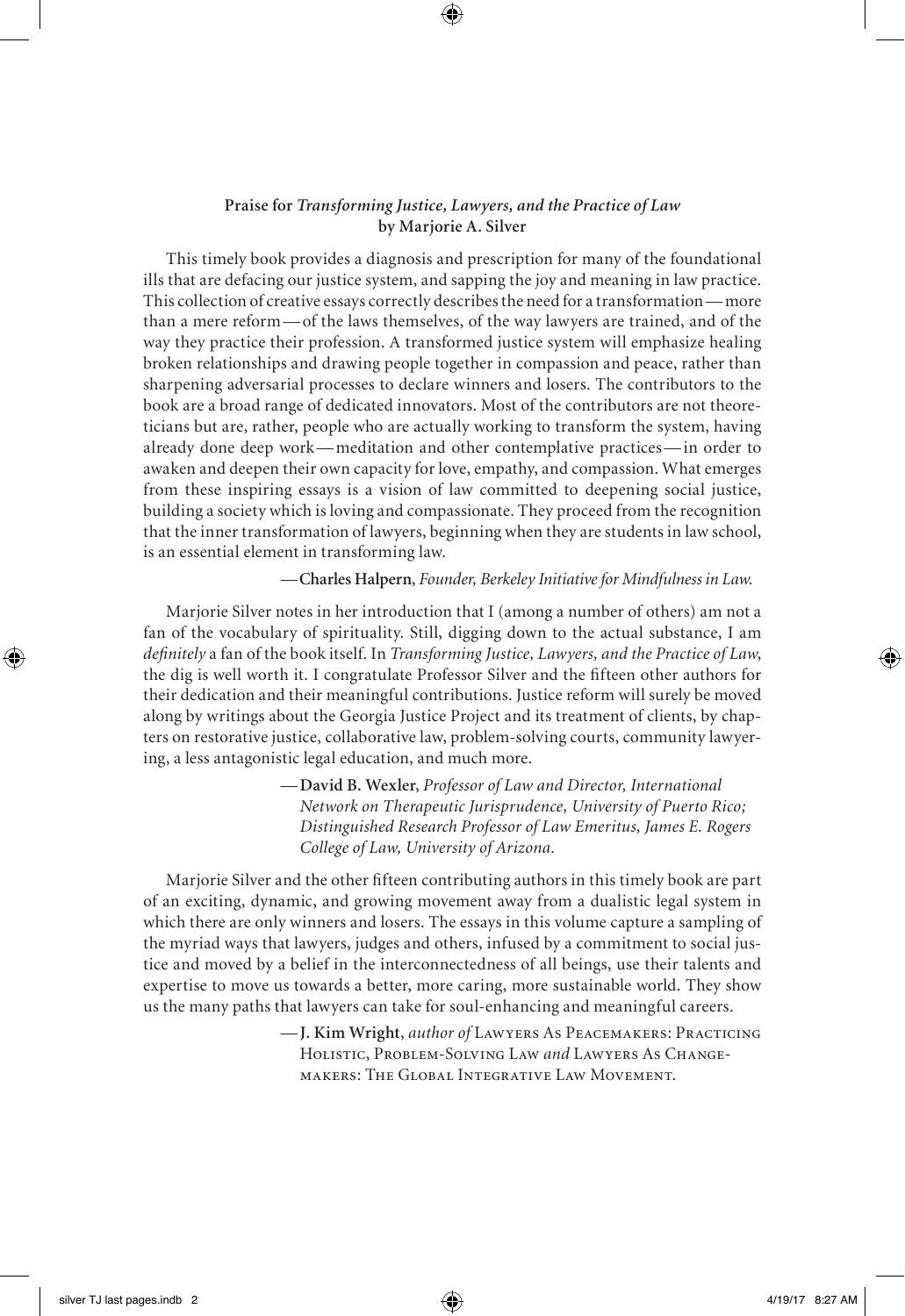# **Transforming Justice, Lawyers, and the Practice of Law**

**Marjorie A. Silver**



Carolina Academic Press Durham, North Carolina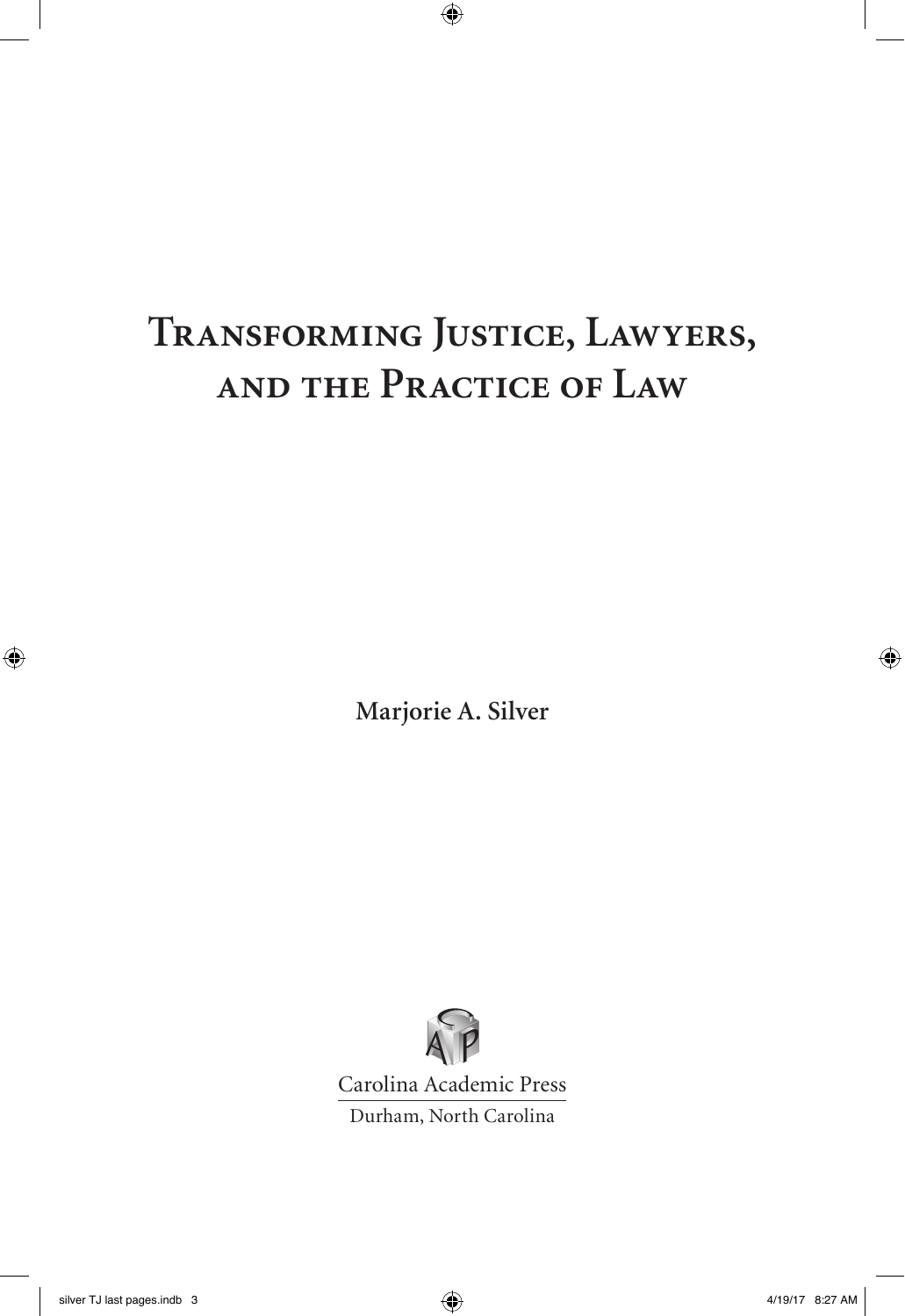Copyright © 2017 Marjorie A. Silver All Rights Reserved

ISBN 978-1-61163-598-0 eISBN 978-1-5310-0724-9

Library of Congress Cataloging-in-Publication Data

Names: Silver, Marjorie A. author.

Title: Transforming justice, lawyers, and the practice of law / Marjorie Silver.

Description: Durham, North Carolina : Carolina Academic Press, 2016. | Includes bibliographical references and index.

Identifiers: LCCN 2016045692 | ISBN 9781611635980 (alk. paper)

Subjects: LCSH: Law reform--United States. | Sociological

jurisprudence--United States. | Restorative justice--United States. |

Practice of law--United States. | Social justice--United States.

Classification: LCC KF384 .S55 2016 | DDC 347.73--dc23

LC record available at https://lccn.loc.gov/2016045692

Carolina Academic Press, LLC 700 Kent Street Durham, North Carolina 27701 Telephone (919) 489-7486 Fax (919) 493-5668 www.cap-press.com

Printed in the United States of America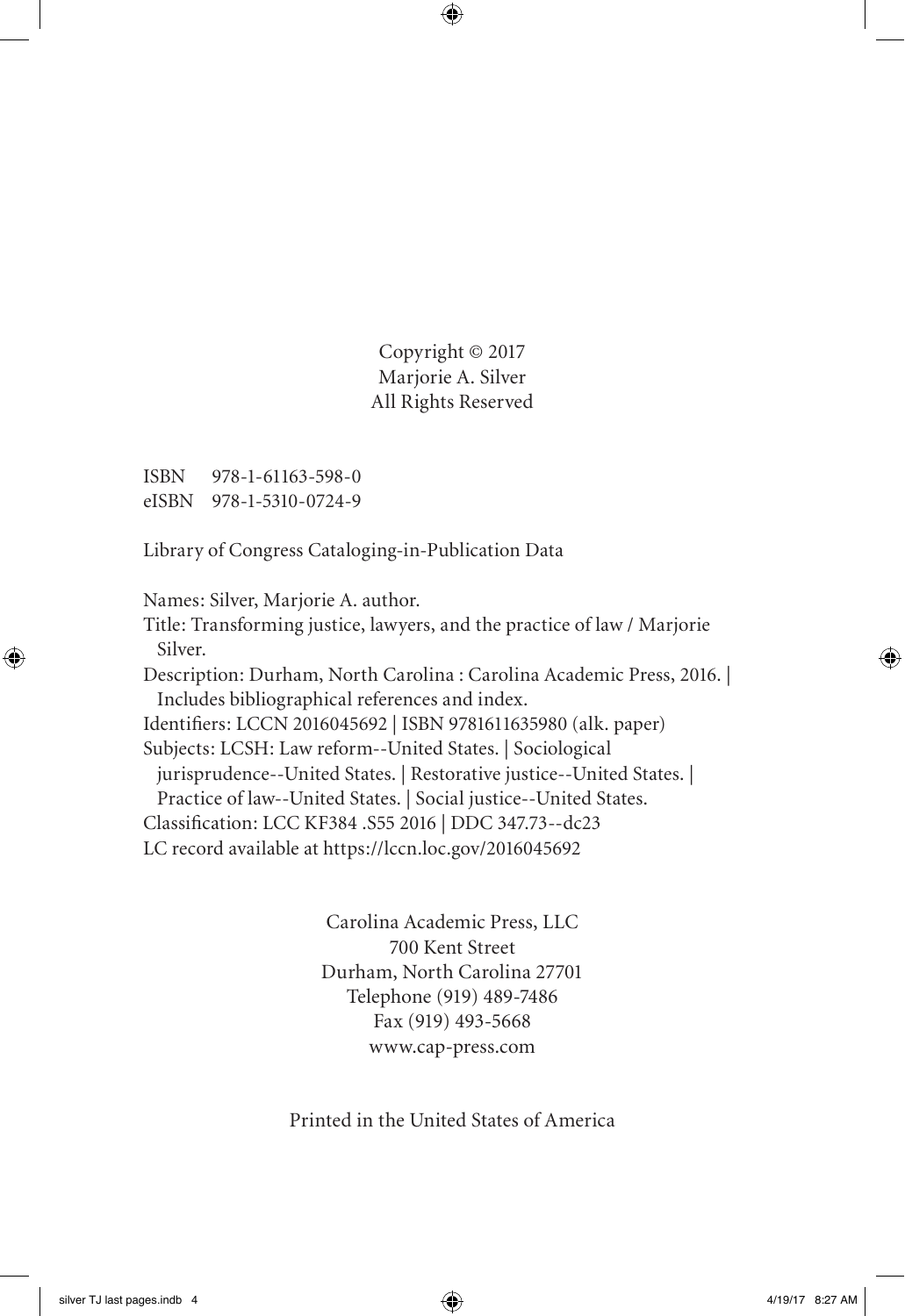*In Memory of* Bruce J. Winick (1944–2010) *who inspired me as a writer, as a humanist and as a spiritual being*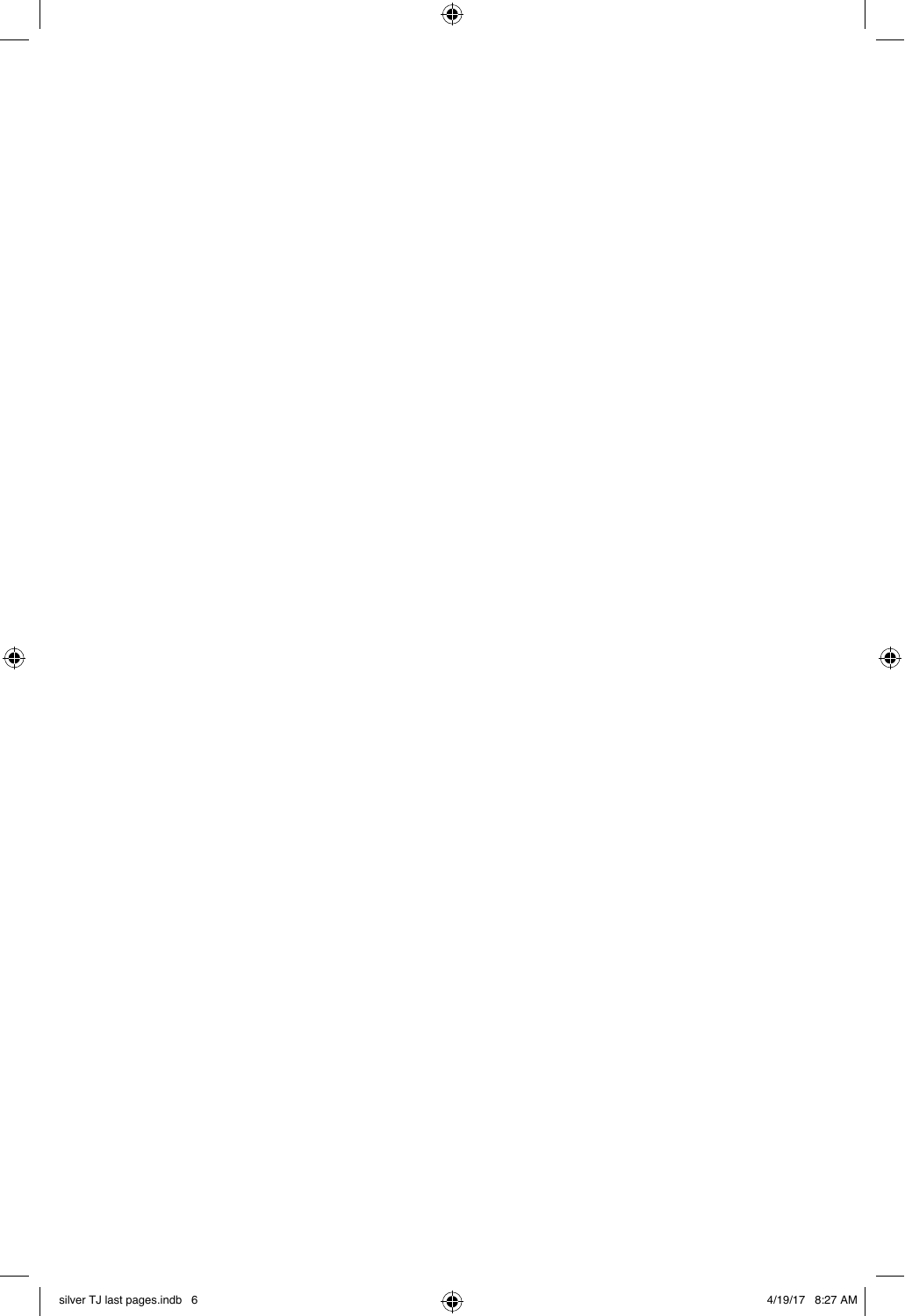## **Contents**

| Preface         |                                                                                                                                                                                            | 1X           |
|-----------------|--------------------------------------------------------------------------------------------------------------------------------------------------------------------------------------------|--------------|
| Acknowledgments |                                                                                                                                                                                            | xiii         |
| Introduction    |                                                                                                                                                                                            | $\mathbf{1}$ |
|                 | PART I<br><b>THE VISION</b>                                                                                                                                                                |              |
| Chapter 1       | The Spiritual Dimension of Social Justice<br>Peter Gabel                                                                                                                                   | 29           |
|                 | PART II                                                                                                                                                                                    |              |
|                 | TRANSFORMING CRIMINAL AND JUVENILE JUSTICE                                                                                                                                                 |              |
| Chapter 2       | The Georgia Justice Project: Reimagining the<br>Lawyer/Client Relationship<br>Douglas B. Ammar                                                                                             | 51           |
| Chapter 3       | Reimagining and Restoring Justice: Toward a Truth<br>and Reconciliation Process to Transform Violence<br>Against African-Americans in the United States<br>Fania Davis & Jonathan Scharrer | 89           |
| Chapter 4       | Creating A Parallel Model of Justice:<br>Unitive, Not Punitive<br>Sylvia Clute                                                                                                             | 133          |
|                 | PART III                                                                                                                                                                                   |              |
|                 | <b>HEALING CIVIL CONFLICT</b>                                                                                                                                                              |              |
| Chapter 5       | <b>Transforming Conflict Resolution</b><br>Stuart Webb                                                                                                                                     | 167          |
| Chapter 6       | <b>Collaborative Practices</b><br>Pamela J.P. Donison, Esq.                                                                                                                                | 173          |
| Chapter 7       | Dispute Resolution and Spiritual Congruity<br>F. Peter Phillips                                                                                                                            | 209          |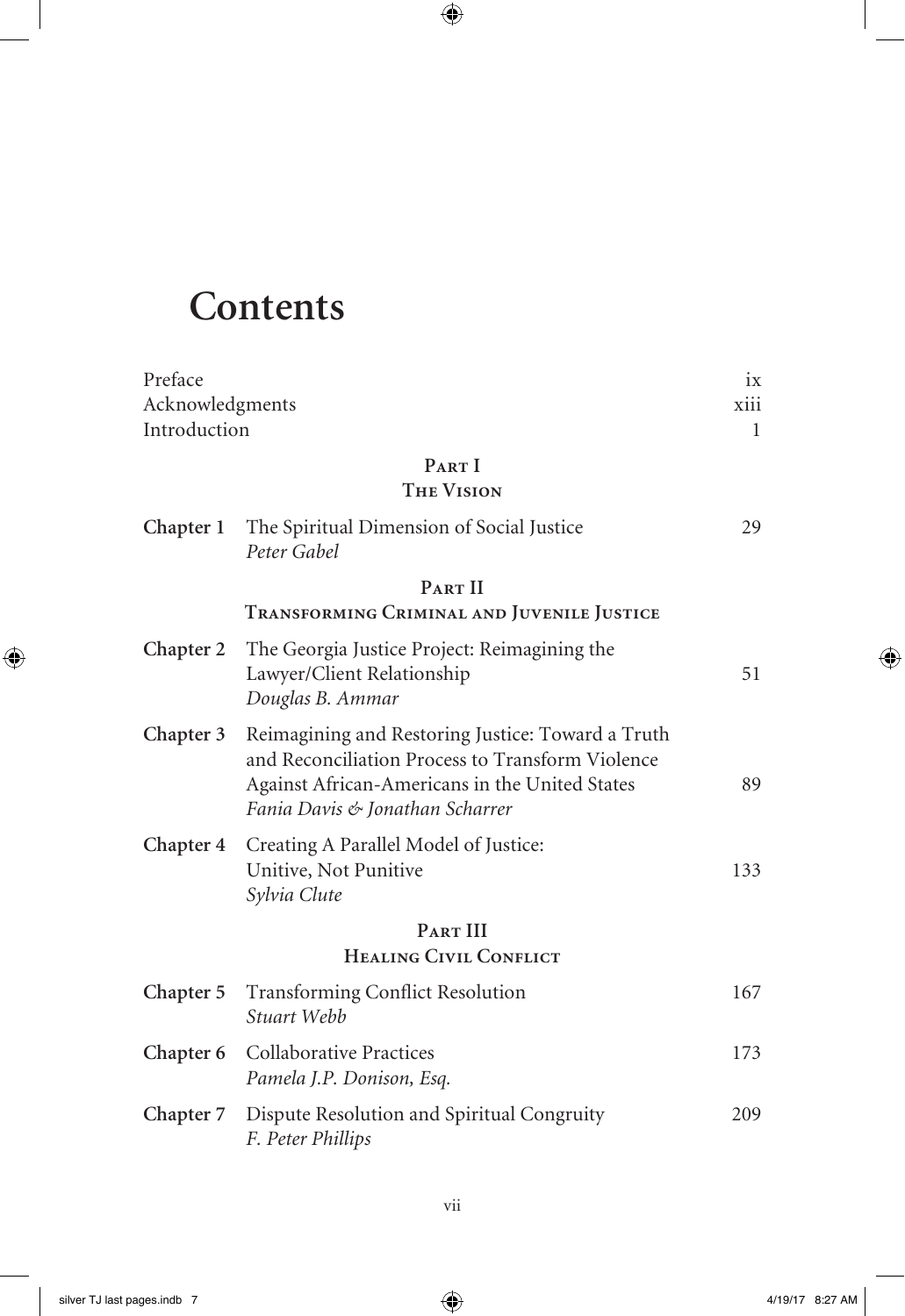viii CONTENTS

### **Part IV**

### **Transforming the Rule of Law**

| Chapter 8 | Teaching Law to Transform: Mindfulness-Based                                |     |
|-----------|-----------------------------------------------------------------------------|-----|
|           | Learning Communities as Incubators of                                       |     |
|           | Social Justice through Law                                                  | 225 |
|           | Rhonda V. Magee                                                             |     |
|           | PART V                                                                      |     |
|           | <b>TRANSFORMING LEGAL EDUCATION</b>                                         |     |
|           | Chapter 9 Healing Classrooms<br>Marjorie A. Silver                          | 251 |
|           |                                                                             |     |
|           | Chapter 10 Creating a Beloved Community by Teaching<br>Relational Lawyering | 299 |
|           | Susan L. Brooks                                                             |     |
|           | Chapter 11 Contemplative Practice for Social Justice Lawyering:             |     |
|           | From the Cushion to the Very Heart of the Struggle                          | 337 |
|           | Jeanne Anselmo and Victor Goode                                             |     |
|           | PART VI                                                                     |     |
|           | <b>TRANSFORMING THE COURTROOM</b>                                           |     |
|           | Chapter 12 Problem-Solving Courts and the Evolution of                      |     |
|           | the Court System                                                            | 377 |
|           | <b>Bruce Peterson</b>                                                       |     |
|           | <b>PART VII</b>                                                             |     |
|           | TRANSFORMING COMMUNITY LAW PRACTICE                                         |     |
|           | Chapter 13 Community Lawyering and Social Healing                           | 415 |
|           | Nanette Schorr                                                              |     |
|           | <b>PART VIII</b>                                                            |     |
|           | <b>TRANSFORMING THE EARTH</b>                                               |     |
|           | Chapter 14 Voices for Mother Earth: Talks with Activists and                |     |
|           | Earth Lawyers                                                               | 433 |
|           | Femke Wijdekop                                                              |     |
| Index     |                                                                             | 479 |
|           |                                                                             |     |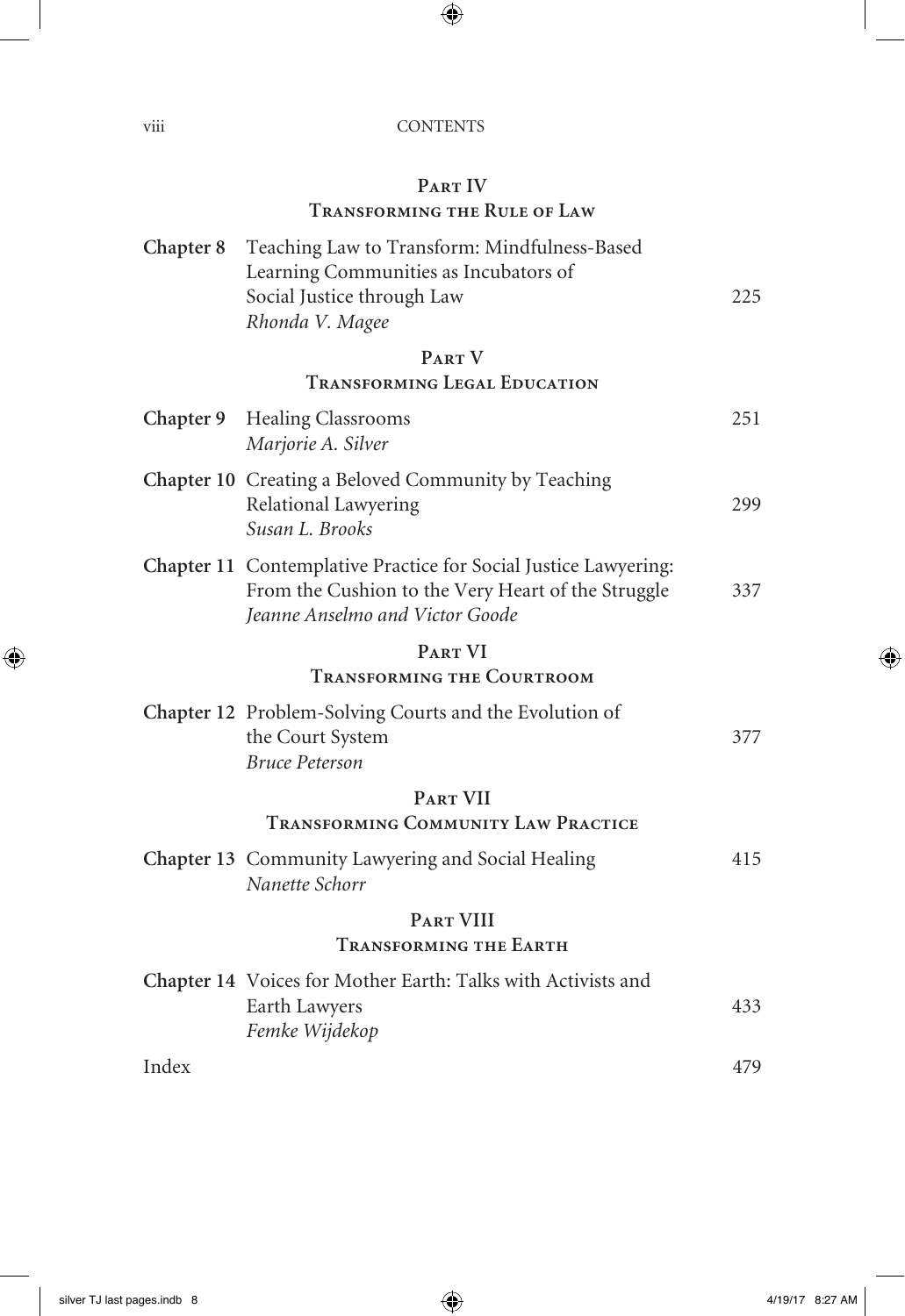## **Preface**

In February 2011, I was invited to a weekend-long retreat in New York of members of the Project for Integrating Spirituality, Law and Politics (PIS-LAP). In that room, I experienced a wellspring of energy emanating from this group of people, each working in different ways to transform law and legal practices. Several I had known from the work in which I was already involved, most I hadn't met before, some I knew by reputation, and one, whose work had been an inspiration to me and so many others, Stu Webb, the progenitor of Collaborative Law<sup>1</sup>-well, I was awed to make his acquaintance.

What distinguished this group, for me, were principally three things. As only a handful of us there were academics, these were mostly people walking their talk, already doing great work in transforming the practice of law and advancing justice. And although this was a group composed primarily of lawyers, a profession not known especially for its modesty, I experienced no *ego* strutting in that room, no need to brag about accomplishments although accomplishments were many and awesome. Rather, I experienced a pervasive sense of a mutually supportive community, each member delighting in the variety, creativity, commitment, and accomplishments of the others. I knew by Sunday morning that this was a group with whom I wanted to play a meaningful role, that my next major project was going to be what I initially called "A PISLAP Reader," and that I would design and propose to teach a new course to introduce my law students to the kind of law practices in which these visionaries were involved.<sup>2</sup>

A second distinction was the spiritual element. Long before I entered the PISLAP family, I had been devoted to and involved with Therapeutic

<sup>1.</sup> *See infra*, Stuart Webb, *Transforming Conflict Resolution: Collaborative Law's Promise & Potential*, ch. 4, pp. 169–70.

<sup>2.</sup> *See infra* Marjorie A. Silver, *Healing Classrooms*, ch. 9, pp. 271–72.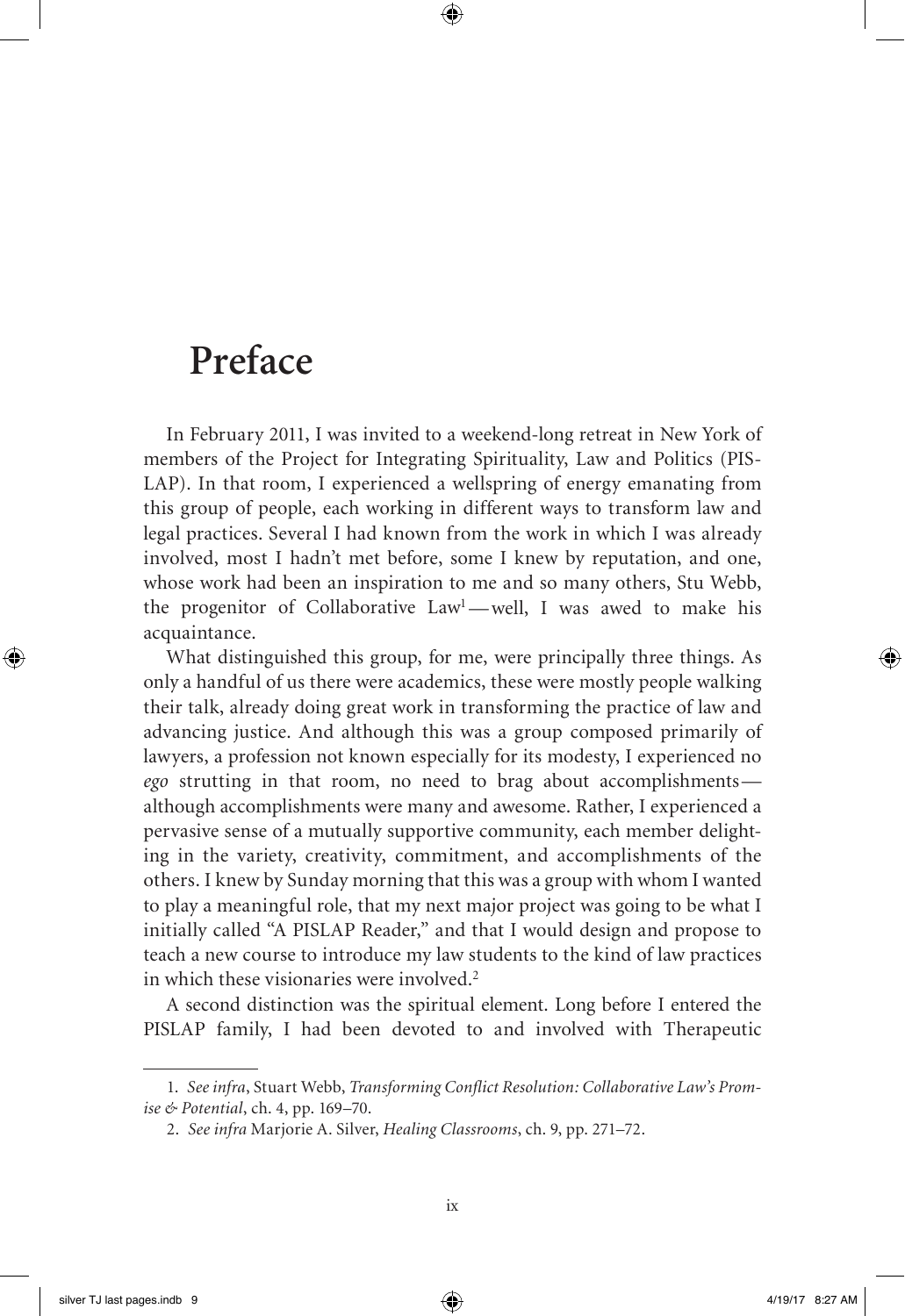#### $x \rightarrow P$

Jurisprudence,<sup>3</sup> and in the movement alternatively known as the Comprehensive Law Movement,<sup>4</sup> Law as a Healing Profession,<sup>5</sup> and, more recently—and more satisfactorily, in my mind—the Integrative Law Movement.<sup>6</sup> Although some of the fellow travelers I had encountered were motivated by deeply held religious or other spiritual beliefs, many others would have described themselves as decidedly *not* spiritual. In or around the turn of the twentieth century into the twenty-first, when Professor Susan Daicoff attempted to capture the commonalities of the various phenomena that had been taking shape over the previous decade or so, spirituality was not among them.7

Yet the people I met that February weekend actively embraced the spiritual component of transformation, even though we never explicitly discussed what the word meant to each of us. Over time, it became clear to me that we each cherished our own individual definitions of the word; what united us was the belief that each of us was called to work toward social justice in a way that healed the brokenness of our world. The people in this remarkable gathering were each engaged in creative endeavors that drew from a well of commitment to something larger than themselves, and that was fed by looking inward at their individual amazing potential.

It was tying the transformation of legal processes to social justice that was, for me, the third distinguishing factor about this group. "Politics" in the name of the group had its roots in the politics of the sixties, a politics of social transformation in service of social justice and egalitarianism.8 This, too, was something that called to me powerfully.

<sup>3.</sup> *See, e.g., International Network on Therapeutic Jurisprudence*, TJ, http://www.law .arizona.edu/depts/upr-intj/ (last visited Aug. 9, 2016).

<sup>4.</sup> *See, e.g.,* Susan Swaim Daicoff, Comprehensive Law Practice: Law as a Healing Profession 33–36 (2011).

<sup>5.</sup> *See, e.g.*, The Affective Assistance of Counsel: Practicing Law as a Healing PROFESSION (Marjorie A. Silver, ed. 2007).

<sup>6.</sup> *See, e.g.,* J. Kim Wright, Lawyers as Peacemakers: Practicing Holistic, Problem-solving Law (2010); Hollee Schwartz Temple, *Is the Integrative Law Movement the next "Huge Wave" for the profession?* (Aug. 1, 2013)*,* http://www.abajournal.com /magazine/article/integrative\_law\_puts\_passion\_into\_the\_profession/.

<sup>7.</sup> *See* Daicoff, *supra* note 4.

<sup>8.</sup> *See Introduction, infra* p. 2.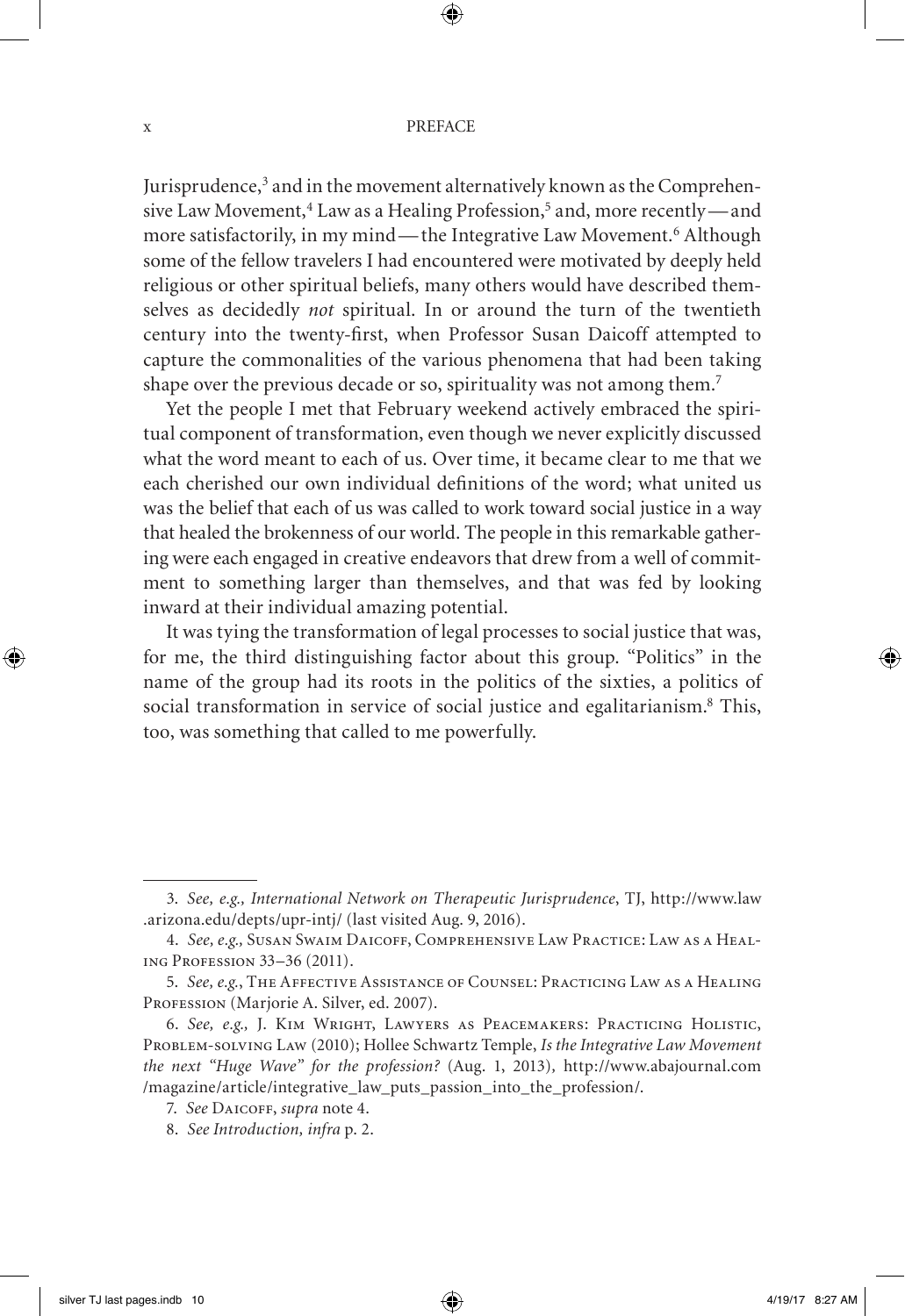### **What This Book Is and Is Not**

This book is not "The PISLAP Book." It is not the definitive or official Word on PISLAP's mission and goals. Rather, it is a collection of writings, largely $^9$  by some of the active participants in PISLAP, that presents an opportunity to introduce readers to a sampling of the myriad ways in which those involved aspire and endeavor to change the legal landscape, to transform law, legal education and social justice into something that is collaborative rather than adversarial, that seeks to heal brokenness rather than merely resolve disputes, and that moves us toward The Beloved Community envisioned more than half a century ago by the Reverend Martin Luther King, Jr.<sup>10</sup>

I am so grateful to the authors whose work you will experience in these pages— most of all, for the work they do and, of course, for their willingness to commit that work to prose for this book. But I must also acknowledge the remarkable PISLAP participants whose work is not described here, for a variety of reasons— often because they are too busy *doing* the work!

Hopefully, what you read will inspire you— whatever it was that brought you to this book— to take your place in transforming justice, however you define it.

> — *Marjorie A. Silver, December 2016 msilver@tourolaw.edu*

<sup>9.</sup> Although a substantial majority of contributing authors to this volume are members of PISLAP, the contributing authors include a few "outsiders" I solicited whose excellent work is congruent with PISLAP's goals and mission.

<sup>10.</sup> Philosopher Josiah Royce coined the term *Beloved Community* to describe the ideal community. Dr. Martin Luther King, Jr. used the term frequently to describe a society built on justice, peace, and harmony, achievable through nonviolence. On April 2, 1957, in a sermon he delivered at the Dexter Avenue Baptist Church in Montgomery, Alabama, Dr. King said, "The aftermath of nonviolence is the creation of the beloved community." *Glossary of Nonviolence,* The Association for Global New Thought, http://www.agnt.org/snv2010/nonviolenceGlossary.htm (last visited Aug. 9, 2016).